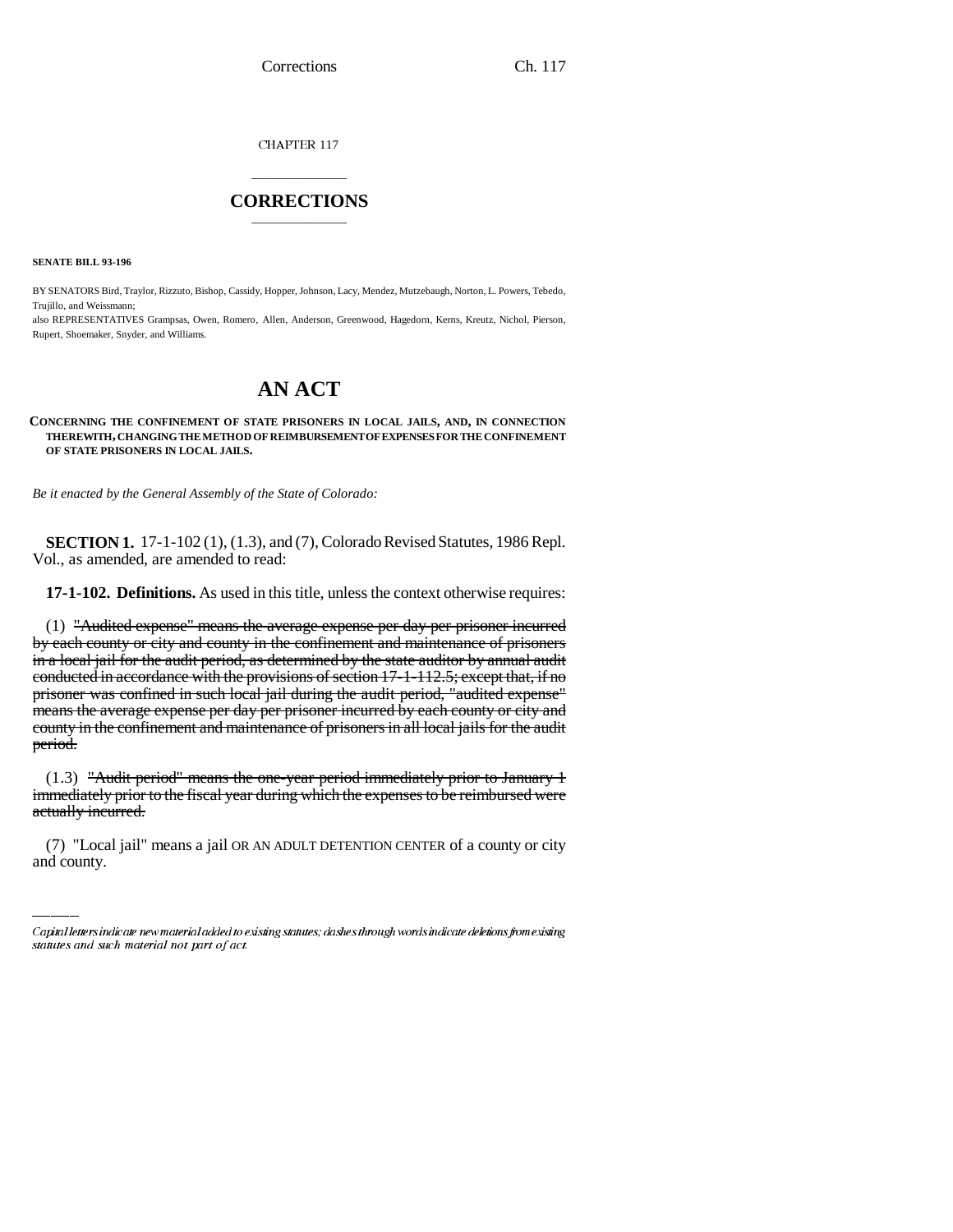**SECTION 2.** 17-1-112 (1) and (1.5), Colorado Revised Statutes, 1986 Repl. Vol., as amended, are amended, and the said 17-1-112 is further amended BY THE ADDITION OF A NEW SUBSECTION, to read:

**17-1-112. Expenses - reimbursement by department.** (1) Subject to appropriations, the department shall reimburse any county or city and county, for the expenses incurred in confining and maintaining a state prisoner in a local jail in an amount equal to the sum of:

(a) The audited expense for such local jail multiplied by the number of days of confinement of such state prisoner in such local jail; except that reimbursement for the expenses of confining and maintaining any person who is sentenced to a term of imprisonment pursuant to section 16-11-308.5, C.R.S., FOR REIMBURSEMENTS MADE THROUGH THE END OF FISCAL YEAR 1992-93, IN AN AMOUNT OF FORTY DOLLARS PER DAY, AND FOR FISCAL YEARS THEREAFTER, IN ANY SUCH AMOUNT AS ESTABLISHED IN THE ANNUAL GENERAL APPROPRIATION BILL, TO MAINTAIN A PRISONER IN A LOCAL JAIL FOR THE EXPENSES AND COSTS INCURRED BY THAT COUNTY OR CITY AND COUNTY IN THE CONFINEMENT AND MAINTENANCE OF ANY PERSON WHO IS SENTENCED TO A TERM OF IMPRISONMENT IN A CORRECTIONAL FACILITY AND WHO IS CONFINED IN A LOCAL JAIL. SUCH REIMBURSEMENT shall be for each day following seventy-two hours after such sentence but prior to the transmittal of the qualified person to a correctional facility. and SUBJECT TO AVAILABLE APPROPRIATIONS, THE DEPARTMENT MAY CONTRACT WITH ANY COUNTY OR CITY AND COUNTY FOR THE EXPENSES INCURRED BY THAT COUNTY OR CITY AND COUNTY IN THE CONFINEMENT AND MAINTENANCE OF ANY PERSON WHO IS SENTENCED TO A TERM OF IMPRISONMENT PURSUANT TO SECTION 16-11-308.5, C.R.S.

#### (b) Any extraordinary costs incurred in confining and maintaining such state prisoner in such local jail.

(1.5) Notwithstanding the provisions of subsection (1) of this section, the department, subject to appropriations, may provide, by contract, to reimburse any city and county or county for the actual expenses incurred as a result of confining state prisoners in local jails. SAID EXPENSES MAY INCLUDE EXTRAORDINARY COSTS. In no event shall any agreement to reimburse any city and county or county affect or reduce any city and county's or county's duty to exercise reasonable care and use its best efforts to supervise and use reasonable precautions to assure the adequate care of any state prisoner.

(1.7) ON OR AFTER THE EFFECTIVE DATE OF THIS SUBSECTION (1.7), EACH CITY AND COUNTY OR COUNTY SHALL SEND AN INVOICE TO THE EXECUTIVE DIRECTOR OF THE DEPARTMENT OF CORRECTIONS WITHIN THREE MONTHS OF WHEN THE EXPENSES AND COSTS FOR THE CONFINEMENT AND MAINTENANCE OF PRISONERS IN LOCAL JAILS ARE INCURRED; HOWEVER, EACH CITY AND COUNTY OR COUNTY IS ENCOURAGED TO SEND SUCH INVOICE ON A MONTHLY BASIS, WHEN POSSIBLE. FAILURE BY A CITY AND COUNTY OR COUNTY TO SEND AN INVOICE TO THE EXECUTIVE DIRECTOR WITHIN THREE MONTHS OF WHEN SUCH EXPENSES AND COSTS ARE INCURRED SHALL RESULT IN A FORFEITURE OF ANY REIMBURSEMENT BY THE STATE FOR SUCH EXPENSES AND COSTS.

**SECTION 3.** 17-1-112.5, Colorado Revised Statutes, 1986 Repl. Vol., as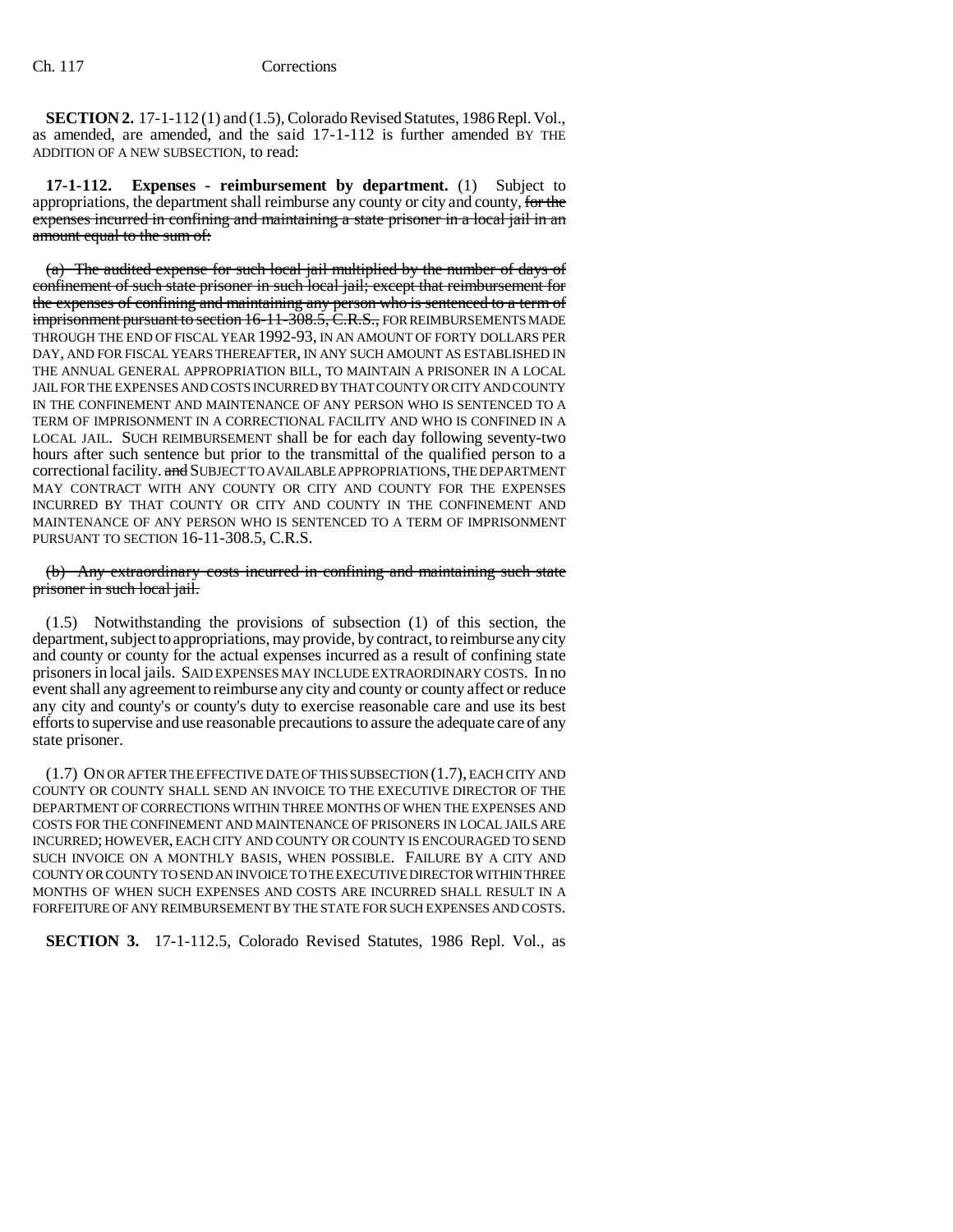amended, is repealed as follows:

**17-1-112.5. Annual audit by state auditor.** (1) (a) Except as provided in paragraph (b) of this subsection (1), for the purposes of determining any audited expense, as defined in section 17-1-102 (1), the state auditor shall conduct an annual audit of the expenses incurred by each county or city and county in the confinement and maintenance of state prisoners in each local jail. The first such audit shall be completed no later than June 30, 1992, shall involve the examination of data for the one-year period immediately prior to January 1, 1992, and shall determine any audited expense for the fiscal year 1992. Each successive audit to determine any audited expense for each successive fiscal year shall be completed no later than June 30 immediately prior to such fiscal year and shall involve the examination of data for the one-year period immediately prior to January 1 immediately prior to such fiscal year.

(b) No audit of the expenses incurred in the confinement and maintenance of state prisoners in a local jail shall be conducted pursuant to paragraph (a) of this subsection (1) if the legislative audit committee, in consultation with the joint budget committee, determines that such audit is unnecessary for such local jail.

(2) To enable the state auditor to conduct the annual audit provided for in paragraph (a) of subsection (1) of this section, each county or city and county shall provide such data at such times as the state auditor, by policies and procedures, may require.

(3) The state auditor shall establish policies and procedures to assure that the determination of any audited expense is rational, not arbitrary or capricious, and based upon accounting practices and principles that are reasonable under the circumstances.

**SECTION 4.** 16-11-308.5 (1.5) and (2) (a), Colorado Revised Statutes, 1986 Repl. Vol., as amended, are amended to read:

**16-11-308.5. Authority to contract with a county or a city and county for placement of prisoners in custody of executive director.** (1.5) For the purposes of this section, "local jail" means a jail OR AN ADULT DETENTION CENTER of a county or city and county.

(2) (a) The executive director of the department of corrections may enter into a contract with any county or city and county for the placement in a local jail of any person who is in the custody of the executive director. Subject to appropriations, the executive director may provide an incentive to any county or city and county to encourage such county or city and county to so contract. The incentive shall not exceed ten percent of the audited expense of the local jail into which such persons shall be placed DAILY RATE AS DETERMINED PURSUANT TO SECTION 17-1-112,C.R.S., multiplied by the number of days of confinement of any such person in such local jail.

**SECTION 5.** 17-26-103, Colorado Revised Statutes, 1986 Repl. Vol., as amended, is amended to read:

**17-26-103. Duties of keeper.** The keepers of the several county jails AND ADULT